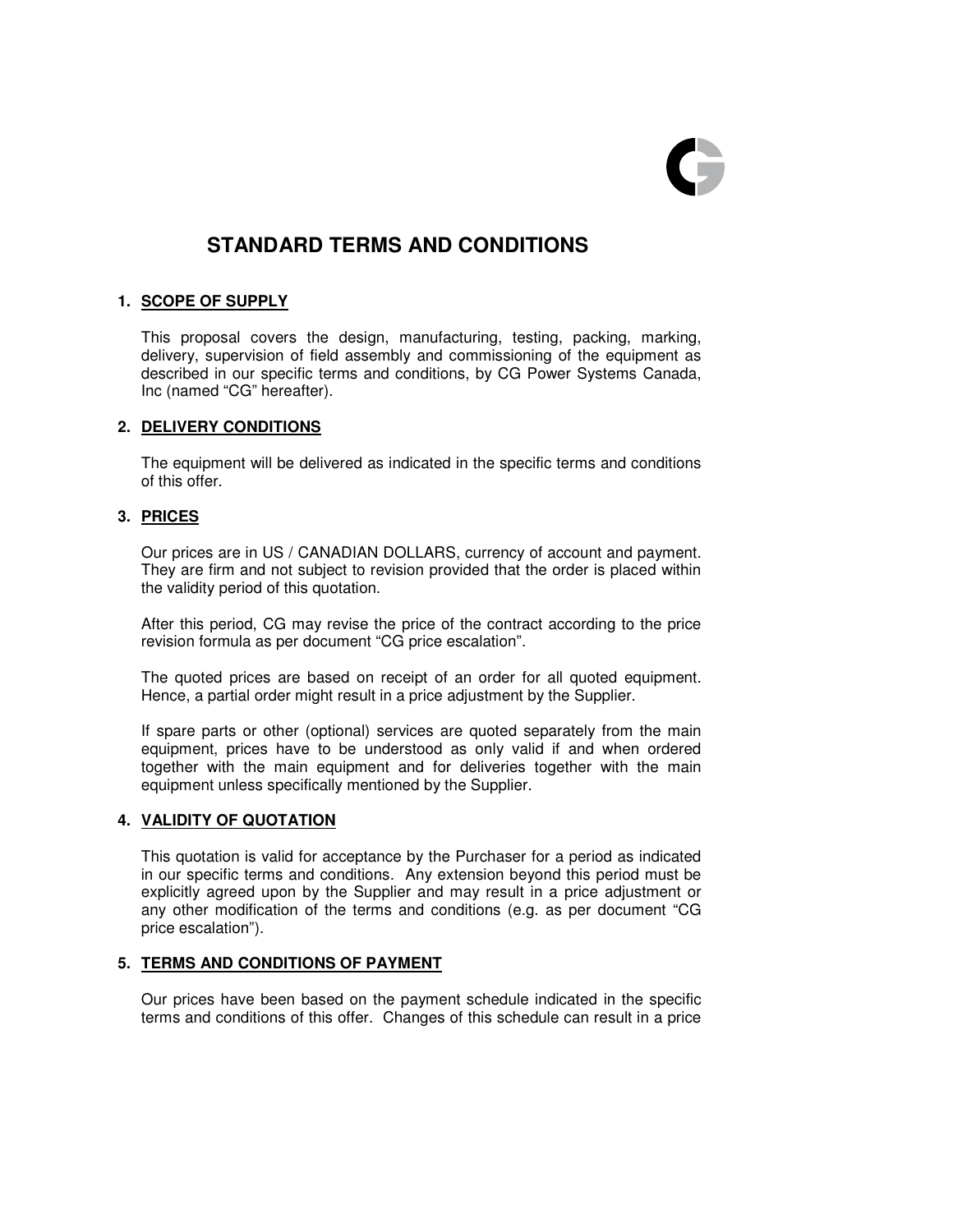

adjustment and changes in delivery times. If a payment depends on the approval of documents, this approval should be received within 15 days of submission of the same. Otherwise the supplier has the right to invoice this payment as it was originally quoted and accepted by the Purchaser.

# **6. DELIVERY TIMES**

The proposed project planning times are expressed in calendar weeks starting from the receipt of order.

Any delays after receipt of the order due to the Purchaser, may result in:

- a possible extension of total delivery time.
- a possible price adjustment due to increases in labor and material costs.

If detailed drawings have to be approved by the Purchaser, such approvals shall reach the Seller within 2 weeks from the date of his request for approval. Beyond this time, the drawings shall be deemed to have been approved by the Purchaser.

Any change of the Specification of the equipment may result in a modification of our delivery times and prices.

The delivery time and project planning does not take into account adaptation, refurbishment, reinforcing, repairs or construction of roads, bridges, tunnels, railroad(crossing)s in order to deliver the equipment to site unless explicitly mentioned in writing by the supplier. Any costs associated with these activities are also excluded.

### **7. COMING INTO FORCE OF THE CONTRACT**

This contract will come into force when the following conditions have been fulfilled:

- Signing of this contract.
- Credit Approval of the Customer as per CG procedures

# **8. TRANSFER OF TITLE AND RISK**

 The transfer of risk shall be ruled by the applicable requirements or where not identified by the Incoterms listed on the purchase order.

### **9. PACKING AND MARKING**

Transportation packing as per the Supplier's standard has been included in our prices. The equipment will be marked according to the Supplier's standard unless specific instructions have been given by the Purchaser.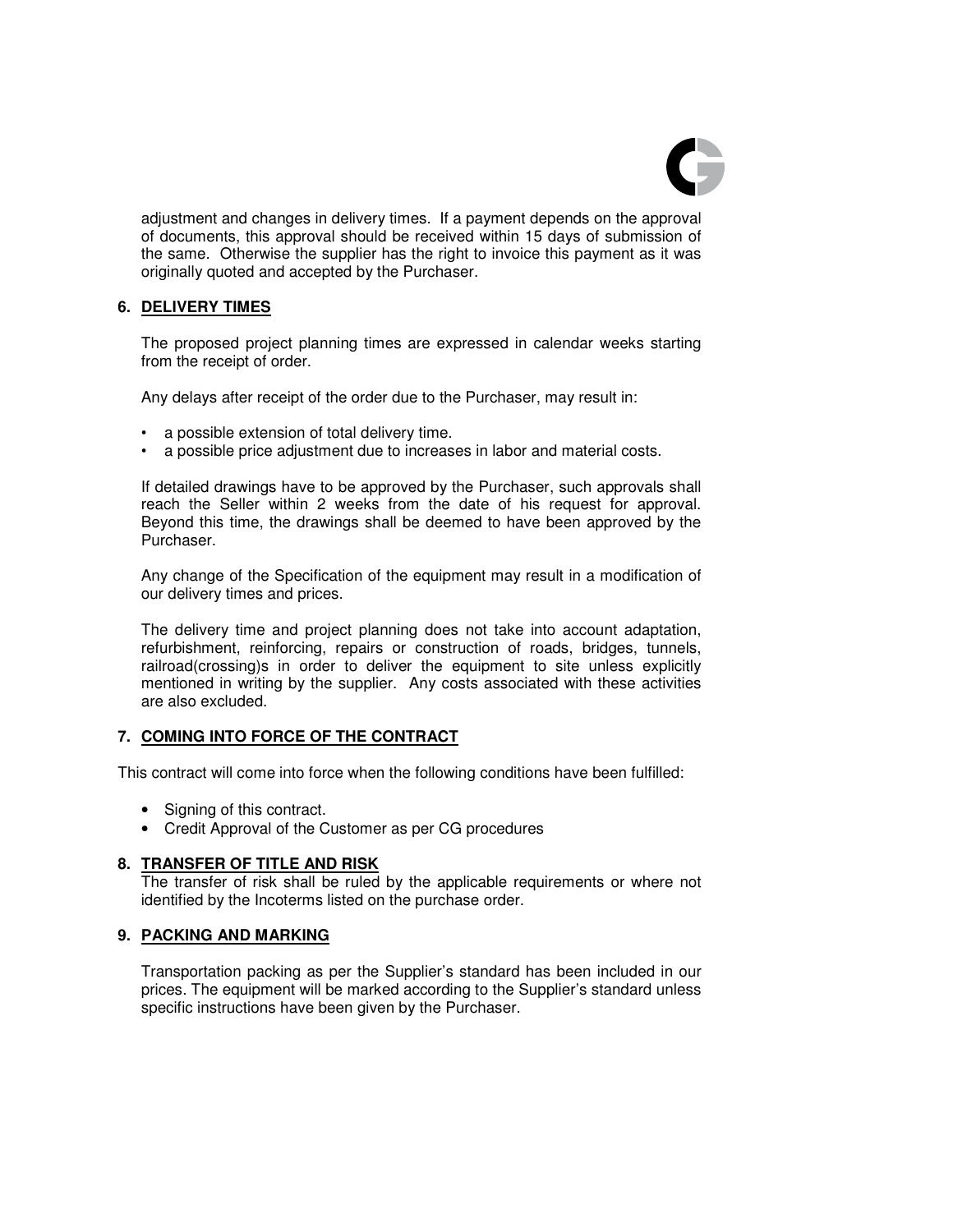

# **10. TAXES AND OTHER CHARGES**

 Any present or future taxes, levies, fees or similar charges, levied related to the supply of the quoted equipment and/or services are not included in our prices. If applicable, these costs shall be borne by the Purchaser.

# **11. STORAGE**

 If at the scheduled delivery date, the Purchaser is unable or unwilling to take delivery for any reason, the Supplier may arrange for storage of the equipment if the Purchaser's should so request.

 However, the Purchaser shall in that event reimburse the Supplier for all costs incurred by such storage and shall accept a transfer of title of the goods as if the equipment had been delivered.

# **12. LIABILITY**

The Parties' exclusive remedies and the entire liability of a party, its affiliates and their employees, agents and suppliers, for any claim, loss, damage or expense of the other party or any other entity arising out of this agreement, or the use or performance of any product or services, whether arising out of breach of contract, tort, negligence, indemnity or strict liability, shall be as follows:

- a. for the non-performance of Equipment and services during the warranty period: the remedy set forth in the "Warranty" section13.
- b. in case of accidents occurring at any time, both during the eventual assembling as afterwards, the responsibility of CG is limited to its supplies and CG is never responsible for any damage incurred by an accident in the Purchasers premises, nor to his installations, goods and/or staff.
- c. subject to the terms of clause (d) below, for everything other than as set forth above, the amount of the proven direct damages, not to exceed the price allocable to the Equipment or part thereof which gives rise to the claim.
- d. neither party shall be liable for any damages that could have been mitigated with reasonable care, nor for incidental, indirect, consequential or economic damages such as lost profits, revenues or savings, loss of other equipment or tangible damage, downtime costs or business interruption losses, removal or reinstallation costs, claims of third parties, arising out of this agreement, or the use or performance of any product or services, whether in an action arising out of breach of contract, tort, negligence or strict liability.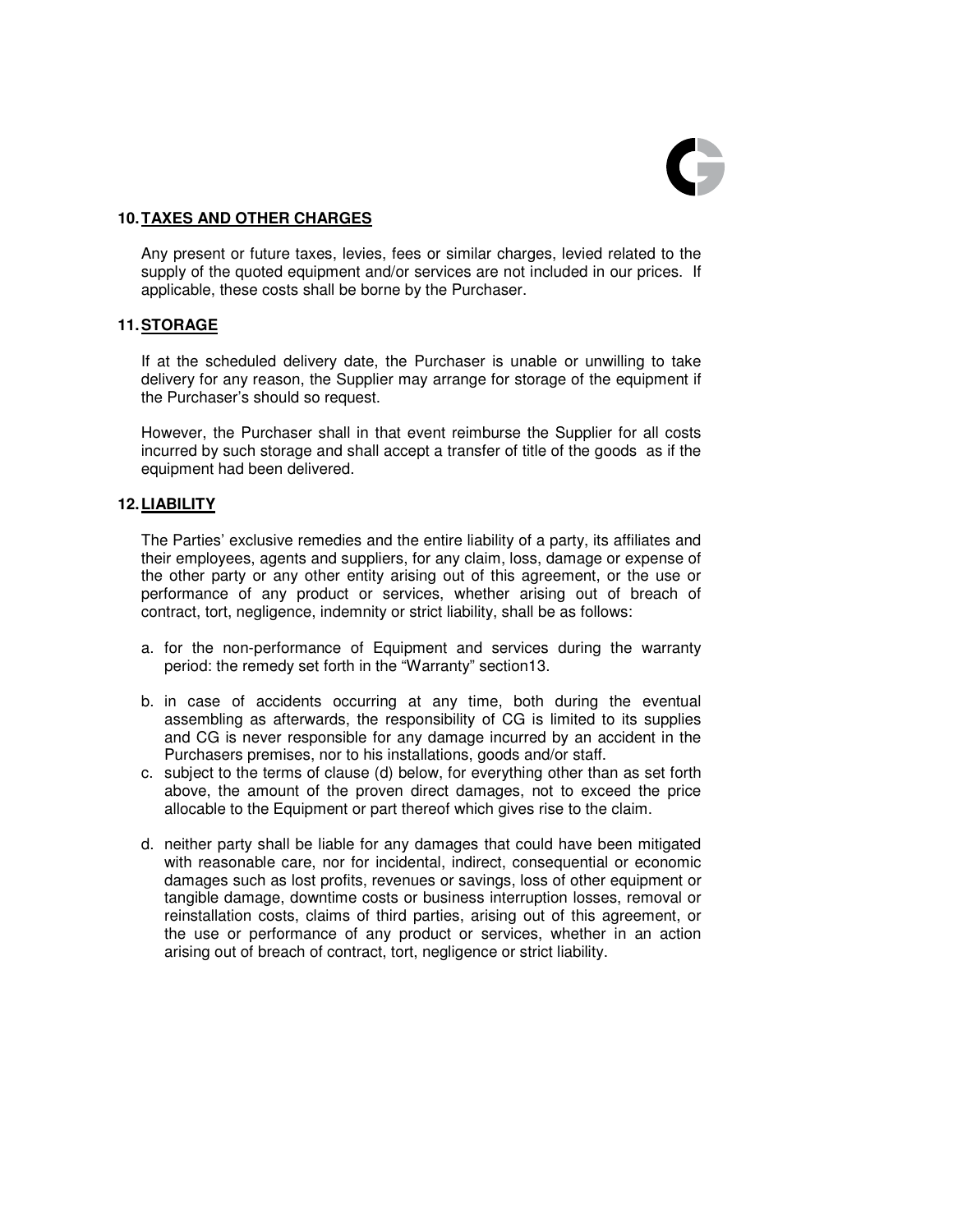

# **13. WARRANTY**

 The warranty covers all defects directly related to design, material or workmanship of CG manufactured items and all damaged parts will be repaired on site or replaced, at the option of the Supplier, free of charge subject to the conditions described in this section.

### Definition of a defect (or non-conformity)

 A defect is a non-conformity with the agreed technical specifications, which has a material negative impact on the function or the performance of the Equipment. This warranty covers all such defects that are directly related to design, material or workmanship.

#### Warranty conditions

This Warranty is contingent upon:

- a) At the discretion of Seller, a Factory Technician inspecting the apparatus before energizing
- b) Compliance by Purchaser with the instructions and conditions as defined in Seller's TRANSFORMER INSTRUCTION AND MAINTENANCE MANUAL, SECTION 200 SHIPPING AND RECEIVING, inclusive of, but not limited to, the completed and returned forms titled AFFIRMATION OF CG POWER SYSTEMS CANADA INC. WARRANTY and TRANSFORMER RECEIVING INSPECTION REPORT.

Receipt of these documents and authorization by Seller to proceed with energization shall validate this warranty as of the energization date of the equipment. Any deviation from these requirements shall invalidate the warranty.

### Notice

 The Purchaser shall give written notice during the applicable warranty period of any defect or non-conformity within ten days after discovery thereof, or within 10 days after the date that such defect became visible, and shall put the defective or non-conforming parts at the disposal of the Supplier according to its instruction regarding return of defective or non-conforming equipment.

When the defect is such that it may cause damage, the notice shall be given immediately. Negligence of the Purchaser may result in loss of his rights and the Purchaser shall under all circumstances mitigate the damages from defective equipment.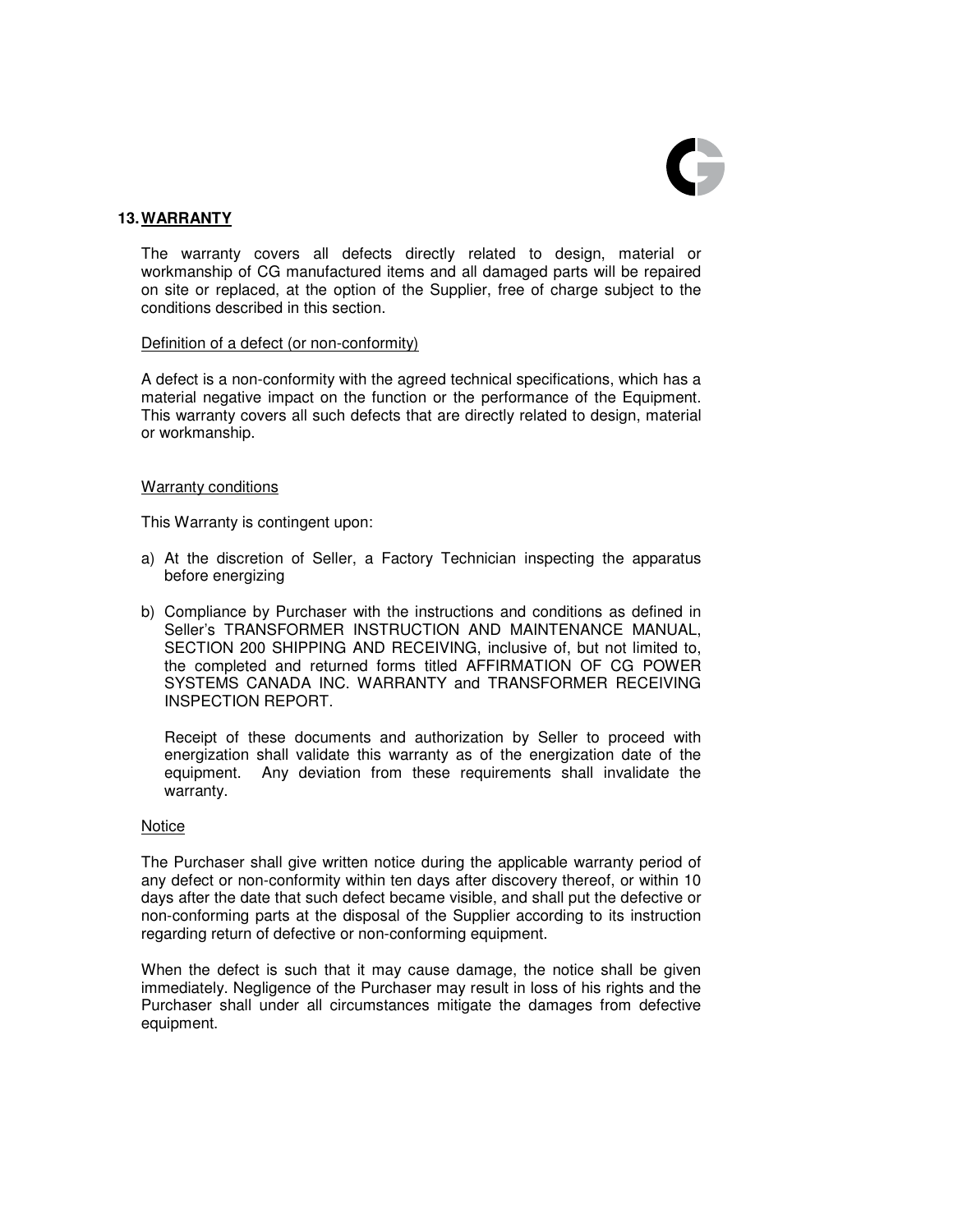

The notice shall contain a sufficient description of the defect and should be supported by visual evidence like photographs, video recordings or other means available to the customer at that time and in accordance with the indications in the user's manual.

#### Replace or repair procedure

CG shall decide as soon as possible whether repair or correction shall be carried out at the site of the equipment or a defective part shall be returned to CG for replacement, or any other solution and will proceed to do so to its best efforts and possibilities. No product will be accepted for repair or replacement without the authorization of and in accordance with instructions of CG.

If CG determines that the returned product is not defective and such absence of defect (s) could reasonably have been discovered by Purchaser or that the warranty is not applicable, independently of what CG might have announced in prior correspondence based on the notice of the Purchaser, Purchaser shall pay CG's costs of handling, inspecting, testing and transportation and, if applicable, travel and related expenses.

In repairing or replacing any product or part of product under this warranty, CG may use either new, remanufactured, reconditioned, refurbished or functionally equivalent products or parts; provided, however, that such repair or replacement will not impact upon the function of the product under normal and proper use, as provided in the Specifications. The repair or replacement of items during the warranty period does not extend this period.

#### Transportation and other cost

In case of standard/extended warranty provisions, removal and reinstallation expenses as well as transportation expenses associated with a returning of such product to CG shall be borne by the Purchaser. After CG repairs such Product or acquires a replacement Product, CG shall pay the cost of transportation of the repaired or replacement product up to the original delivery location of the transformer (if within the USA or Canada mainland) or named US-port of shipment (if delivery location is outside the USA mainland).

Only when explicitly stated as such in the specific terms and conditions of the offer, In/Out expenses are covered by CG up to the original delivery location. In/Out warranty will not automatically obligate CG to repair or replace damaged product in his own facility or anywhere else than the last operational location of the transformer.

For either type of warranty, the Purchaser shall at its own expense arrange for any dismantling and reassembly of other equipment than the Equipment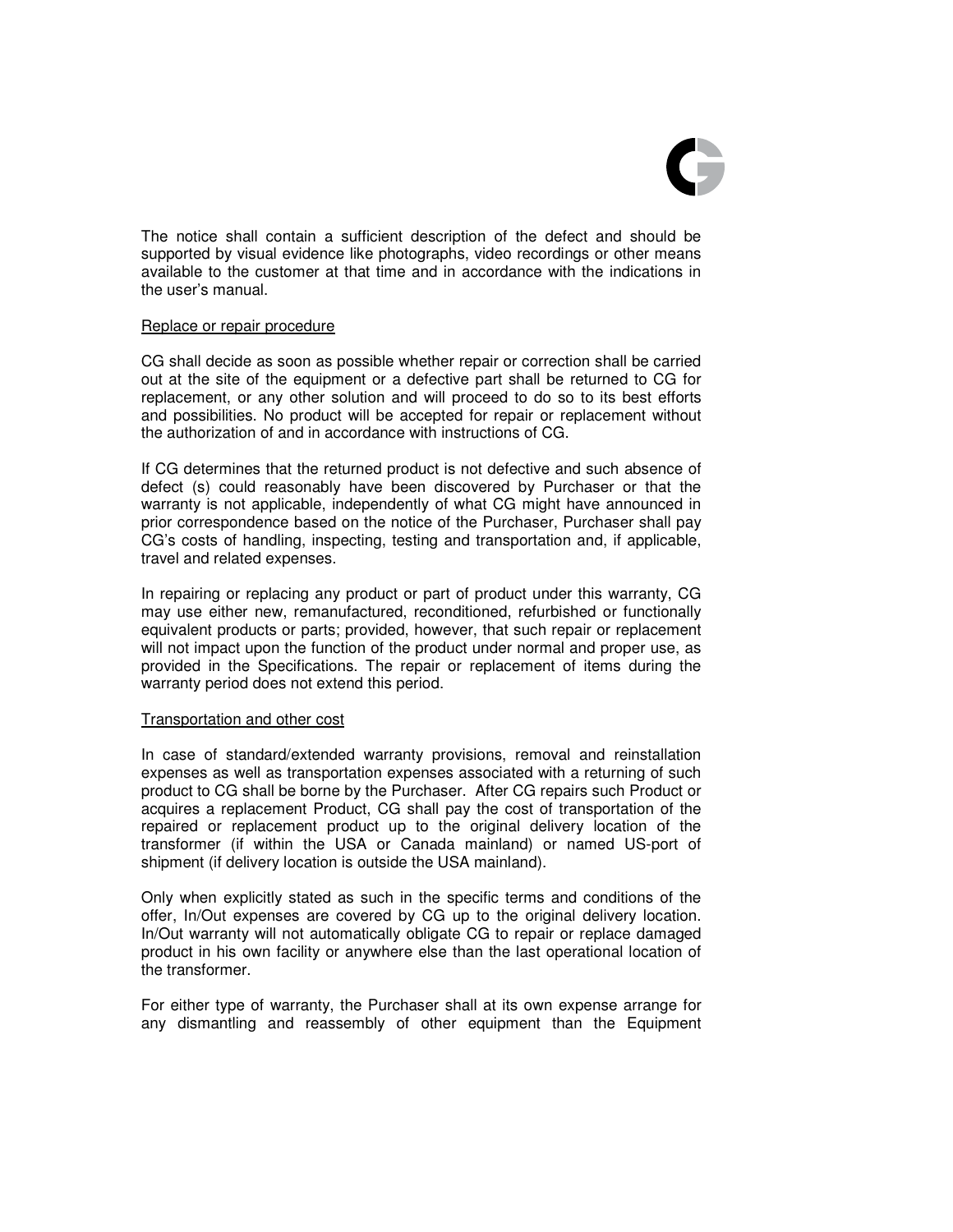

delivered by CG, to the extent that this is necessary to remedy the defect. The Purchaser shall not move any of the Equipment without the authorization of CG and will follow the given indications at his own risk even if CG decides not to expedite a representative for that matter.

 The replaced products or parts shall become property of CG. All replaced parts must be returned free of charge to CG within in one month of their replacement, in default of which their value will be invoiced.

#### Exclusions and limitations

 The warranty is not applicable in the case of defect due to design originating from Purchaser or a third party, faulty installation by or on instruction of the Purchaser or a third party, misuse, neglect, accident or abuse; improper cabling , repairing, installation, storage and maintenance, normal wear and tear, improper operation or disregard of Supplier's technical instructions or suppliers specifications, accidental handling, improper maintenance, improper environment, repair, modification or intervention by the Purchaser or any third party.

 The Supplier's liability is expressly limited, unless otherwise specified by compulsory legal prescriptions, to the cost of correcting defects in the equipment as provided herein, and shall in no case exceed the price allocable to the equipment or part thereof which gives rise to the claim.

 The Supplier shall not be liable for any special or consequential damages, such as loss of profit or revenue, loss of other equipment, downtime costs, removal or reinstallation costs (except these are covered by a I/O warranty), claims of third parties against the Purchaser.

 For products not manufactured by CG himself, the latter shall only be liable to the extent of the warranty given to CG by its own suppliers and within the above time limit.

CG shall not give any warranty as to the usefulness of fitness for purpose of the Equipment. Only the Purchaser shall be responsible for his intentions with the Equipment.

The foregoing warranties are exclusive and are in lieu of all other express and implied warranties, including but not limited to warranties of merchantability and fitness for a particular purpose. Purchaser's sole and exclusive remedy shall be CG's obligation to repair or replace as set forth above in this warranty.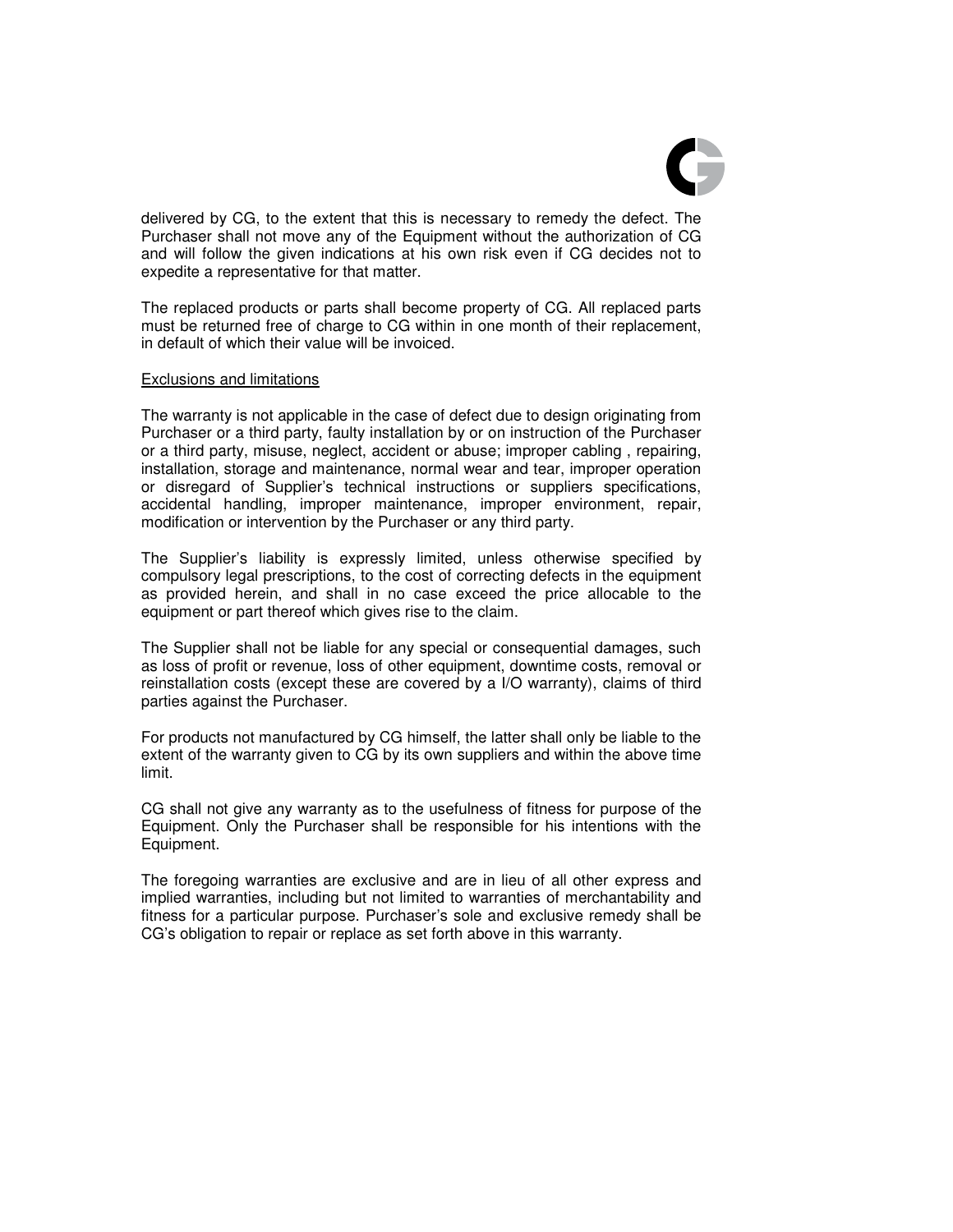

### **14. CONTRACT SUSPENSION CHARGES**

This contract is subject to suspension charges if suspended by the buyer for any reason. The suspension charges and its due dates will be communicated at the beginning of each suspension period and these charges will be added to any material cost rise (according to Supplier's price revision formula) that may occur within the suspension period.

Non-payment or late payment of the suspension charges may be considered as cancellation under this clause.

When the previously announced suspension period has ended or prolonged or if the suspension is deemed to last longer than 3 months, after this period the Supplier is entitled to review the cancellation charges to be in accordance of the actual costs.

Suspension will always postpone the delivery of the material with at least the same amount of time as the suspension will take and gives Supplier the right to change the delivery date at his best convenience.

This contract is subject to cancellation charges if terminated due to buyer's default for convenience. The cancellation charges are detailed in our Specific Terms and Conditions shall serve as maximum limits under this clause.

Payments under this clause shall be justified by documentary evidence by the seller and shall not include loss of profits.

### **15. FORCE MAJEURE**

 In the event the Supplier is prevented from fulfilling his obligations described in the Contract, by force majeure, directly or indirectly affecting his activities or those of any other person or company connected with the sale, manufacture or shipment of the equipment, the Supplier shall not be liable for any loss, damage, failure or delay in fulfilling his obligations and may, at his option, extend the time of delivery of the equipment or, should the restrictive circumstances persist, renegotiate or cancel unconditionally the unfulfilled portion of the contract to the extent so affected.

 However, in no case shall payments by the Purchaser for delivered equipment or services rendered be interrupted due to the force majeure.

 The Supplier shall notify the Purchaser in due time of any force majeure case affecting his performance.

 Cases of force majeure include - but are not limited to - acts of God, natural catastrophes, fire, epidemics, perils of the sea, war or civil unrest, restrictive governmental measures, labor disputes, breakdown in plant, unavailability of transportation or loading facility, failure in supply of public utility or materials,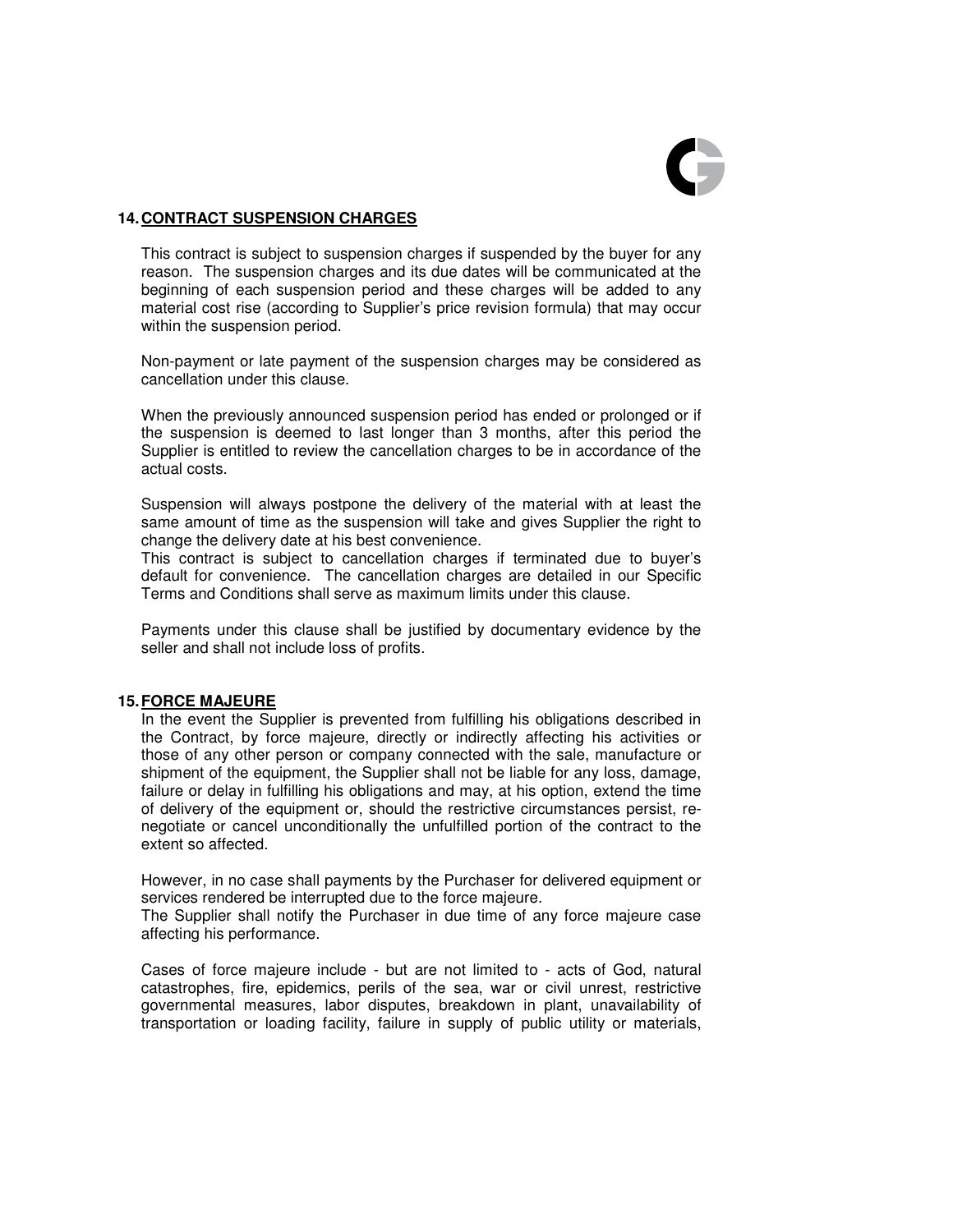

disruption in procurement from suppliers of parts, or any other cause or circumstance beyond the reasonable control of Supplier.

#### **16. HARDSHIP**

If, by reason of any substantial rise in the cost of labor or in the cost of materials or transport above such costs ruling at the date of the quotation, the cost to CG of performing its obligations under the Contract is substantially increased, the Parties will discuss in good faith a modification of the contract price that should reflect such substantial increase.

#### **17. PERMITS, LICENCES, ETC.**

 The Purchaser shall be responsible for obtaining all licenses, permits and authority approvals in due time as necessary for the contract and the performance thereof.

#### **18. STANDARDS**

 The equipment to be supplied in accordance with the Technical Specifications of the quotation shall be manufactured and tested in accordance with ANSI/IEEE/CSA recommendations, except when specifically indicated otherwise.

#### **19. DESIGN DIMENSIONS**

 Except when explicitly guaranteed, any dimensions and weights stated in the technical part of our quotation are approximate and cannot be considered as binding.

### **20. TESTING AND ACCEPTANCE**

 Should the Purchaser wish to inspect or attend the tests to be performed on the equipment, he may do so at his own cost. In case the Purchaser or his representative is not available or present on the agreed upon date, the Supplier will be allowed to perform the testing without further delay and without the presence of the Purchaser.

 If the equipment has to be erected and commissioned under the Supplier's supervision, the Purchaser shall carry out the acceptance of the equipment at the location specified in the contract and shall issue an acceptance certificate to the Supplier. However, acceptance of the equipment shall be deemed complete 15 days after issuance by Supplier of notice to Purchaser to carry it out.